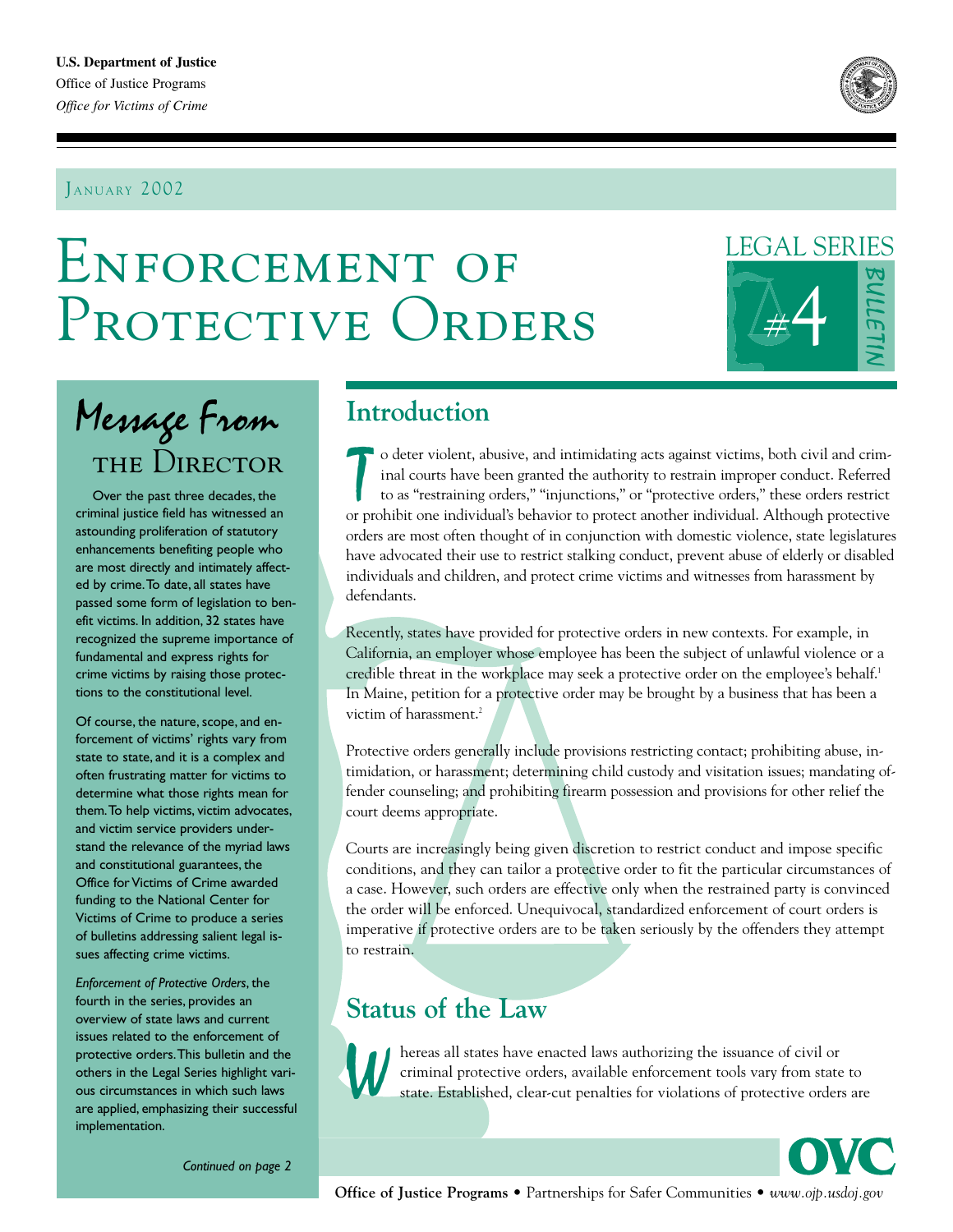#### *Continued from page 1*

We hope that victims, victim advocates, victim service providers, criminal justice professionals, and policymakers in states across the Nation will find the bulletins in this series helpful in making sense of the criminal justice process and in identifying areas in which rights could be strengthened or more clearly defined.We encourage you to use these bulletins not simply as informational resources but as tools to support victims in their involvement with the criminal justice system.

#### John W. Gillis Director

necessary to encourage compliance. In addition, for law enforcement agencies, prosecutors, and judges to appropriately enforce valid orders, they must be aware of the existence and specific terms of each order.

#### **Criminal Sanctions for Protective Order Violations**

Criminal sanctions are the most common mechanism used to enforce protective orders. The violator may be charged with a felony, a misdemeanor,<sup>3</sup> or contempt of court:<sup>4</sup> however, in most states, felony treatment is reserved for repeat violations<sup>5</sup> or aggravated offenses.<sup>6</sup> In some states, a combination of these options may apply, depending on the original offense for which the order was entered or the number of times the order was violated. For example, in Utah, a protective order violation can be a misdemeanor or felony depending on the classification of the initial crime.

In several states, a violation may be treated as a new offense. An individual who violates a protective order in Indiana commits invasion of privacy, which is considered a misdemeanor offense.7 Entering a building in violation of the terms of a protective order is construed a first-degree criminal trespass in Connecticut.<sup>8</sup> Pennsylvania's Supreme Court found a violation of a protective order to be partial grounds for a burglary charge.<sup>9</sup>

Some states, such as Utah, treat a domestic violence protective order violation either as a misdemeanor or as criminal contempt and a separate domestic violence offense. State courts in California, Kentucky, Minnesota, New Mexico, and Texas have held that finding a defendant guilty of criminal contempt does not preclude a subsequent prosecution on the grounds of double ieopardy.<sup>10</sup>

A few states require anyone who violates a protective order to serve a minimum term of confinement. In Hawaii, violators of protective orders entered in domestic violence and harassment cases must spend at least 48 hours in jail for a first violation and 30 days for any subsequent violations.11 In Iowa, the mandatory minimum sentence for the violation of a no-contact order is 7 consecutive days.12 Illinois's requisite 24-hour imprisonment for a second or each subsequent protective order violation is less stringent.<sup>13</sup> Taking a different approach, Colorado law provides that any sentence imposed for a violation of a protective order must run consecutively (following) and not concurrently (at the same time) with the sentence imposed for the crime giving rise to the order. 14

Protective order violations can also provide the basis for several other related penalties, such as bail forfeiture; bail, pretrial release, or probation revocation; imposition of supervision; and incarceration.15 A few states, like Delaware, provide for a range of remedies—an individual who violates a protective order can be charged with a misdemeanor, found in civil or criminal contempt, and criminally prosecuted, fined, and/or imprisoned.<sup>16</sup>

Several states have created additional sanctions for violation of protective orders. Counseling may be ordered in some states, including Hawaii, Massachusetts, and Rhode Island.17 Electronic monitoring of violators may be imposed in Washington.<sup>18</sup> An Alabama violator who is found in contempt for willful conduct is responsible for court costs and attorney's fees incurred by a person seeking enforcement of the order. 19

#### **Order Verification: Statewide Central Registries**

Although criminal sanctions for violating protective orders are important, they can be imposed for a violation only if police and judges are aware of their existence. A major enforcement issue arises when no system is in place for verifying both the existence of a valid protective order and its terms and conditions.

In 1992, Massachusetts became the first state with a computerized database of all domestic violence restraining orders issued within the state. The Massachusetts Registry of Civil Restraining Orders was designed to provide law enforcement agencies and the courts with prompt, accurate information to assist them in responding appropriately to each domestic violence incident. Reliable information on existing protective orders can help law enforcement make an arrest decision. Judges and prosecutors use the registry when prosecuting violations and making bail-release determinations. Under Massachusetts law, criminal and civil record searches are required for each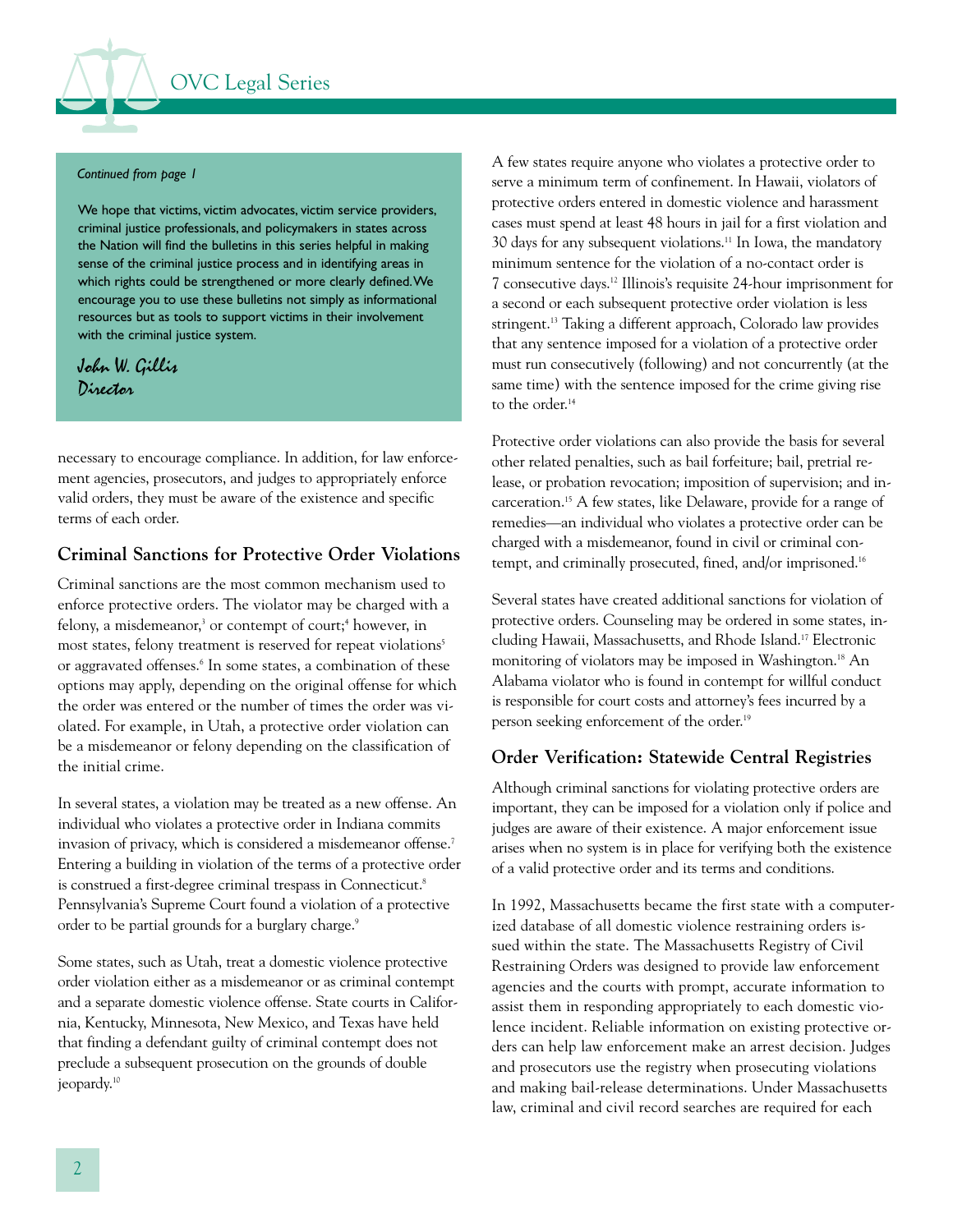protective order application. 20 "When considering [an abuse] complaint, . . . a judge shall cause a search to be made of the records contained within the statewide domestic violence record keeping system . . . and shall review the resulting data to determine whether the named defendant has a civil or criminal record involving domestic or other violence."21

In addition, data collected from the registry enable state officials to evaluate and implement effective interventions and sanctions. A July 1994 study based on registry data produced several significant findings: 1) a restraining order is issued every 2 minutes in Massachusetts, 2) almost half of all restraining orders involve people who are or have been in a dating relationship, and 3) approximately 43,000 Massachusetts children are exposed to acts of violence between members of their household each year. 22 This information is invaluable in demonstrating the prevalence of domestic violence and in highlighting the specific issues that need the attention of victim service providers and policymakers. More recently, the registry was used to develop a profile of serial batterers and the specific type of offender who is likely to abuse.<sup>23</sup>

Encouraged by the success of the Massachusetts registry, several states have established local or statewide registries and improved protective order verification procedures.<sup>24</sup> Several states, including California, Kansas, Kentucky, and South Dakota, have standardized verification of protective orders through development of written procedures and policies.25

#### **Full Faith and Credit Provisions**

In addition to enforcing protective orders issued within a state, law enforcement agencies and state courts also must recognize orders issued in another state or jurisdiction.<sup>26</sup> The full faith and credit provisions of the 1994 Violence Against Women Act (VAWA) require that every temporary or final injunction, protective order, or restraining order properly issued by a state court be given full faith and credit by courts in every other state.<sup>27</sup>

Most states have passed their own full faith and credit laws.<sup>28</sup> Under state provisions, the terms of a foreign protective order (i.e., an order issued in another state) must be enforced as though it were issued by the new state. This means that the new state's remedies and sanctions apply, even if they differ from those of the issuing state. As the Colorado General Assembly recognized, "domestic violence is an issue of public safety. The risk of harm to victims of domestic violence is not limited by state boundaries. Victims have the right to travel

safely from one state, tribe, or territory to another and be afforded the same protections as their home state would provide against a perpetrator."29 The goal of these VAWA-required provisions is to ensure enforcement of civil and criminal protective orders nationwide, even when victims cross state lines to escape abuse.

In some states, such as Montana, foreign protective orders must be filed formally to be enforceable:

A certified copy of an order of protection from another state, along with proof of service, may be filed in a Montana court with jurisdiction over orders of protection in the county where the petitioner resides. If properly filed in Montana, an order of protection issued in another state must be enforced in the same manner as an order of protection issued in Montana.30

In Kentucky, a victim filing a foreign protective order must file an affidavit along with the order certifying "the validity and status of the foreign protective order, and attest[ing] to the person's belief that the order has not been amended, rescinded, or superseded by any orders from a court of competent jurisdiction. All foreign protective orders presented with a completed and signed affidavit shall be accepted and filed."31 In addition, the circuit court clerk in Kentucky must validate each foreign protective order annually by contacting the original issuing court. If validation is not received from the foreign jurisdiction within 31 days of the request, the invalidated order shall be cleared from Kentucky's registry. 32

In order to assist a court of another state in determining whether a protective order issued in [Kentucky] is entitled to full faith and credit, . . . all protective orders issued [in Kentucky] . . . shall include a Statement certifying that the issuing court had jurisdiction over the parties and the matter, and that reasonable notice and opportunity to be heard has been given to the person against whom the order is sought sufficiently to protect that person's right to due process.<sup>33</sup>

Requirements like this help streamline the validation process and ensure that protection of the victim is continued without interruption.

In other states, such as Colorado, filing a foreign protective order is voluntary: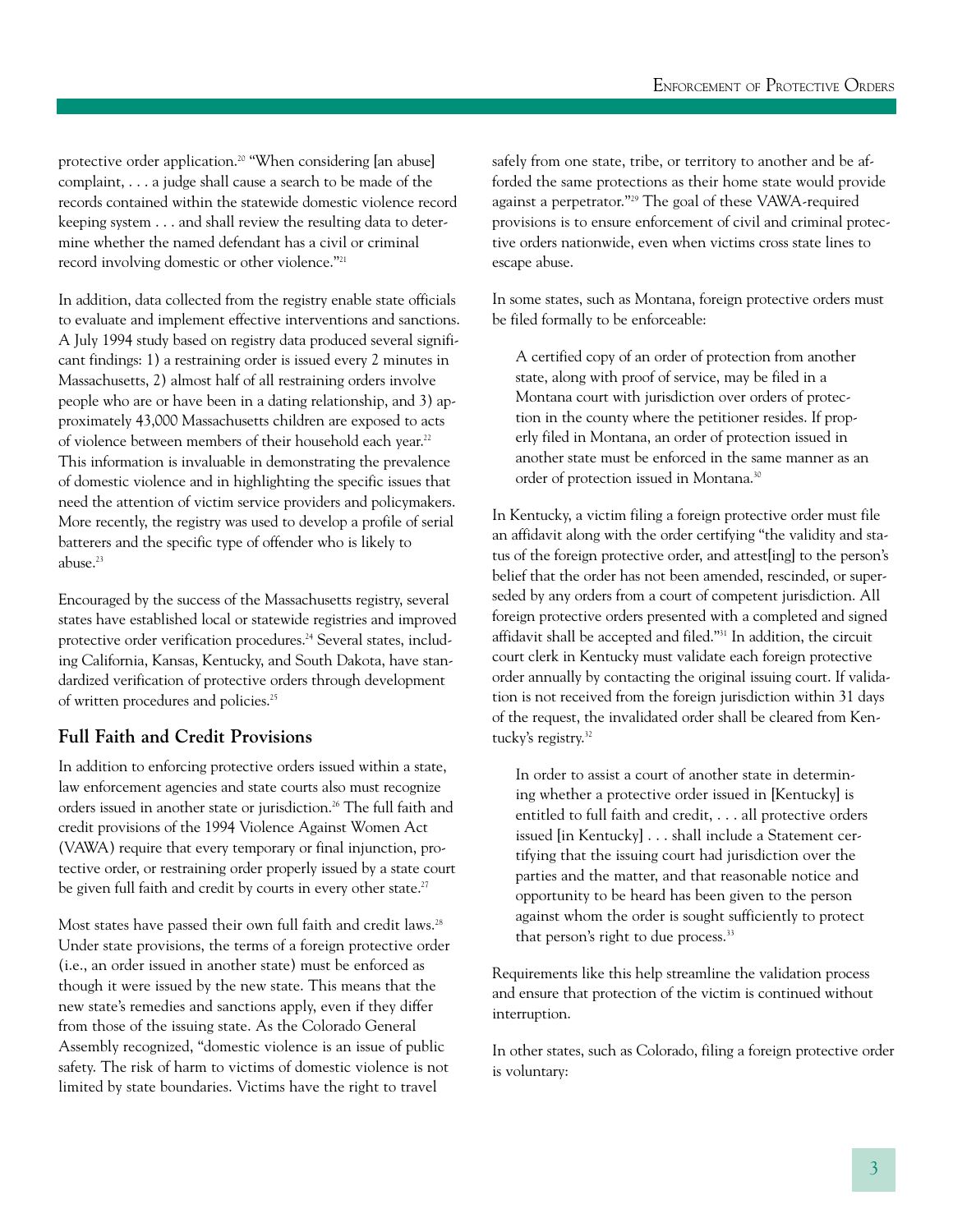

Filing of the foreign protection order in the central registry or otherwise domesticating or registering the order . . . is not a prerequisite to enforcement of the foreign protection order. A peace officer shall presume the validity of, and enforce . . . a foreign protection order that appears to be an authentic court order that has been provided to the peace officer by any source.<sup>34</sup>

Likewise, Arizona law enforcement officers may rely on a copy of a protection order issued by another state, a United States territory, or an Indian tribe. In addition, a "peace officer may . . . rely on the Statement of any person who is protected by the order that the order remains in effect."35

## **Current Issues**

#### **National Registry**

The National Stalker and Domestic Violence Reduction Act authorizes the inclusion of civil restraining and abuse prevention orders in all National Crime Information Center databases.<sup>36</sup> However, only 19 states have begun to enter their protective orders since the Federal Bureau of Investigation began accepting orders for the national registry in May 1997. In fall 1998, the national registry contained only 97,136 entries, which is estimated to be less than 5 percent of the 2 million orders believed to qualify for entry. Until a complete national registry is available, states' ability to give full faith and credit to each other's protective orders is compromised. Thus, to date, the goal of establishing a separate, comprehensive national protective order registry remains unrealized.

Massachusetts's experience in developing its Registry of Civil Restraining Orders indicates that keys to the success of any such registry system include 1) a high level of commitment by all parties involved in developing the system; 2) the existence of a central collection point for the protective order data; 3) reliable data collection methods and well-trained staff; 4) the capability to provide technical support, audit data quality, and monitor local court performance; 5) the ability to develop and support computer programs; and 6) online access to data by police and other law enforcement agencies.<sup>37</sup>

#### **Consolidation of Procedures**

In many states, several types of restraining orders (both criminal and civil) are available to victims seeking protection. Often, different procedures and remedies apply to different types of orders,

making application for and enforcement of the appropriate order difficult and confusing.

Colorado has incorporated two policies into its statutes that significantly streamline the protective order process and should improve enforcement. The first is the automatic imposition of a no-contact order in criminal and juvenile cases. Such nocontact orders are imposed at arraignment or first court appearance and remain in effect until final case disposition. The order restrains the offender "from harassing, molesting, intimidating, retaliating against or tampering with any witness to or victim of the acts."38 In juvenile cases, the offender's parents or legal guardian is also restrained under the order. The victim is relieved of having to apply for a protective order, and law enforcement response to complaints by victims who are contacted by offenders becomes standardized. In addition, when a victim can demonstrate—through caller ID or other credible evidence that an incarcerated defendant called in violation of a nocontact restraining order, the defendant may lose all phone privileges except for calls to his or her attorney. 39

Colorado has consolidated its civil protection order process by combining the procedures for obtaining domestic violence, elder abuse, and stalking protective orders and using standardized petition and order forms.<sup>40</sup> By adopting a uniform format, Colorado has simplified the process and attempted to improve the enforcement rates of all protective orders. The Colorado General Assembly reasoned that

The statutes provide for the issuance of several types of civil restraining orders to protect the public, but that many of these restraining orders have many elements in common. The general assembly also [found] that consolidating the various forms for issuing civil restraining orders and creating, to the extent possible, a standardized set of forms that will be applicable to the issuance of civil restraining orders will simplify the procedures for issuing these restraining orders and enhance the efficient use of the courts' and citizens' time and resources.<sup>41</sup>

Louisiana and Kentucky have also developed standardized forms. Louisiana's form, referred to as a "uniform abuse prevention order," "encompasses peace bonds, temporary restraining orders, protective orders, preliminary and permanent injunctions, and court-approved consent agreements . . . as long as such order is issued for the purpose of preventing violent or threatening acts or harassment against, contact or communication with, or physical proximity to, another person."42 In Kentucky, any order that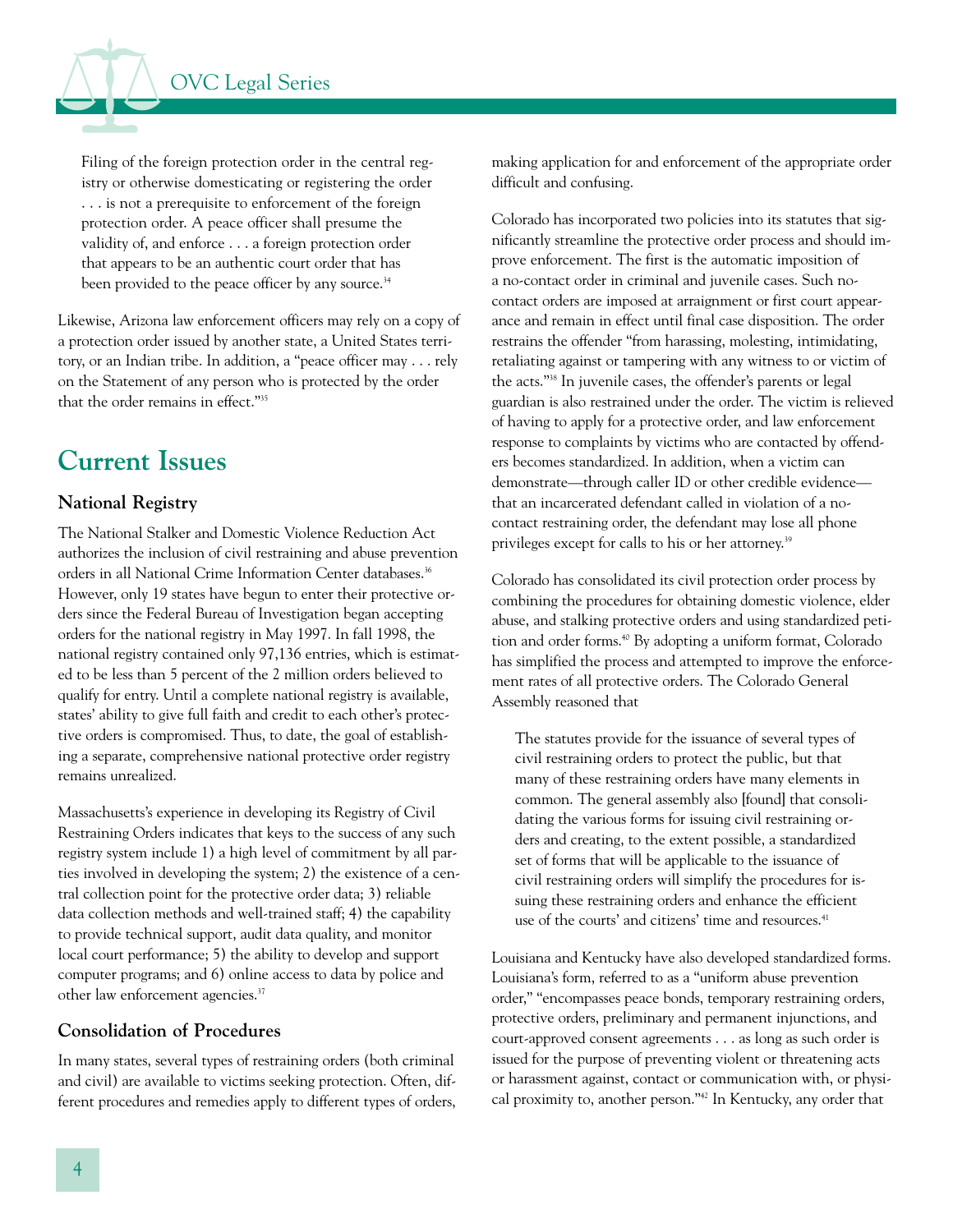requires entry into the state's Law Information Network, including orders of another jurisdiction entitled to full faith and credit, must be entered on a specified form.<sup>43</sup>

#### **Protective Order Renewal Requirements**

Most states limit the time that a protective order may remain in effect to a relatively short period, usually 1 to 3 years. Although extensions to protective orders may be obtained, the extension process often requires a victim to face the offender in court, and possibly come out of hiding, to continue to receive court-ordered protection.

A few states have authorized the issuance of permanent protective orders. In New Jersey, a conviction for stalking operates as an application for a permanent restraining order. 44 "The permanent restraining order entered by the court subsequent to a conviction for stalking . . . may be dissolved upon the application of the stalking victim to the court which granted the order."45 Connecticut judges can issue a standing criminal restraining order in domestic violence cases when they believe that such an order will best serve the interests of the victim and the public. These standing orders remain in effect until they are modified or revoked by the court.<sup>46</sup>

Other states have extended the time during which a protective order is effective. A no-contact order issued against a stalker convicted in California remains in effect for 10 years.47 Iowa law authorizes a 5-year protective order and allows a 5-year extension.48

## About This Series

OVC Legal Series bulletins are designed to inform victim advocates and victim service providers about various legal issues relating to crime victims.The series is not meant to provide an exhaustive legal analysis of the topics presented; rather, it provides a digest of issues for professionals who work with victims of crime.

Each bulletin summarizes—

- **Existing legislation.**
- Important court decisions in cases where courts have addressed the issues.
- **❋** Current trends or "hot topics" relating to each legal issue.

## **Conclusion**

I nless protective orders are enforced, they can prove harmful to victims by creating a false sense of securi Around the United States, legislatures have put law into place that enable law enforcement personnel to act qu harmful to victims by creating a false sense of security. Around the United States, legislatures have put laws into place that enable law enforcement personnel to act quickly in cases of violation and permit courts to impose severe sanctions. As use of protective orders increases, victim service providers and advocates can expect further developments in the area of enforcement.

### **Notes**

1. CAL. CIV. PROC. CODE § 527.8 (2001).

2. ME. REV. STAT. ANN. § 5-4653 (2000).

3. For example, ALASKA STAT. § 11.56.740 (2001); ARK. STAT. ANN. § 9-15-207 (2001); CAL. PENAL CODE § 273.6 (Deering 2001); CONN. GEN. STAT. § 46b-15 (2001); DEL. CODE ANN. tit. 10, § 1046 (2000); HAW. REV. STAT. §§ 580-10, 604-10.5 (2000); 720 ILL. COMP. STAT. § 5/12-30 (2001); IND. CODE ANN. § 35-46-1-15.1 (Burns 2000); KAN. STAT. ANN. § 21-3843 (2000); ME. REV. STAT. tit. 22, § 4036-A (2000); MASS. ANN. LAWS ch. 208, §§ 34C, D (Law. Co-op. 2001); MINN. STAT. § 609.748 (2000); MISS. CODE ANN. § 97-3-107 (2001); NEB. REV. STAT. § 28-311.09 (2001); N.C. GEN. STAT. § 50B-4.1 (2001); N.D. GEN. STAT. § 14-07.1-13 (2000); OKLA. STAT. § 22-60.6 (2000); R.I. GEN. LAWS § 15-5-19.1 (2001); S.D. CODIFIED LAWS ANN. § 22-19A-16 (2000); TEX. PENAL CODE ANN. § 25.07 (Vernon 2000); UTAH CODE ANN. § 77-36-2.5 (2000); VA. CODE §§ 16.1-253.2, 18.2-60.4 (2000); WASH. REV. CODE § 10.14.170 (2001); WYO. STAT. § 6-4-404 (2000).

4. For example, CAL. PENAL CODE § 136.2 (Deering 2001); DEL. CODE ANN. tit. 11, § 3536 (2000); GA. CODE ANN. § 30-5-5 (2000); HAW. REV. STAT. § 710-1077 (2000); IOWA CODE § 236.14 (2001); KAN. STAT. ANN. § 21-3835 (2000); MD. ANN. CODE art. 27, § 763 (2001); MINN. STAT. § 609.748 (2000); MO. REV. STAT. § 491.610 (2001); N.J. REV. STAT. § 2C:28-5.2 (2001); N.Y. CRIM. PROC. LAW § 530.13 (2001); 18 PA. CONS. STAT. § 4955 (2000); R.I. GEN. LAWS § 11-32-6 (2001); WASH. REV. CODE § 10.14.120 (2001); WIS. STAT. § 940.48 (2001).

5. For example, 720 ILL. COMP. STAT. § 720-5/12-30 9 (2001); TEX. PENAL CODE ANN. § 25.07 (Vernon 2000); WASH. REV. CODE §§ 10.99.040, .050 (2001).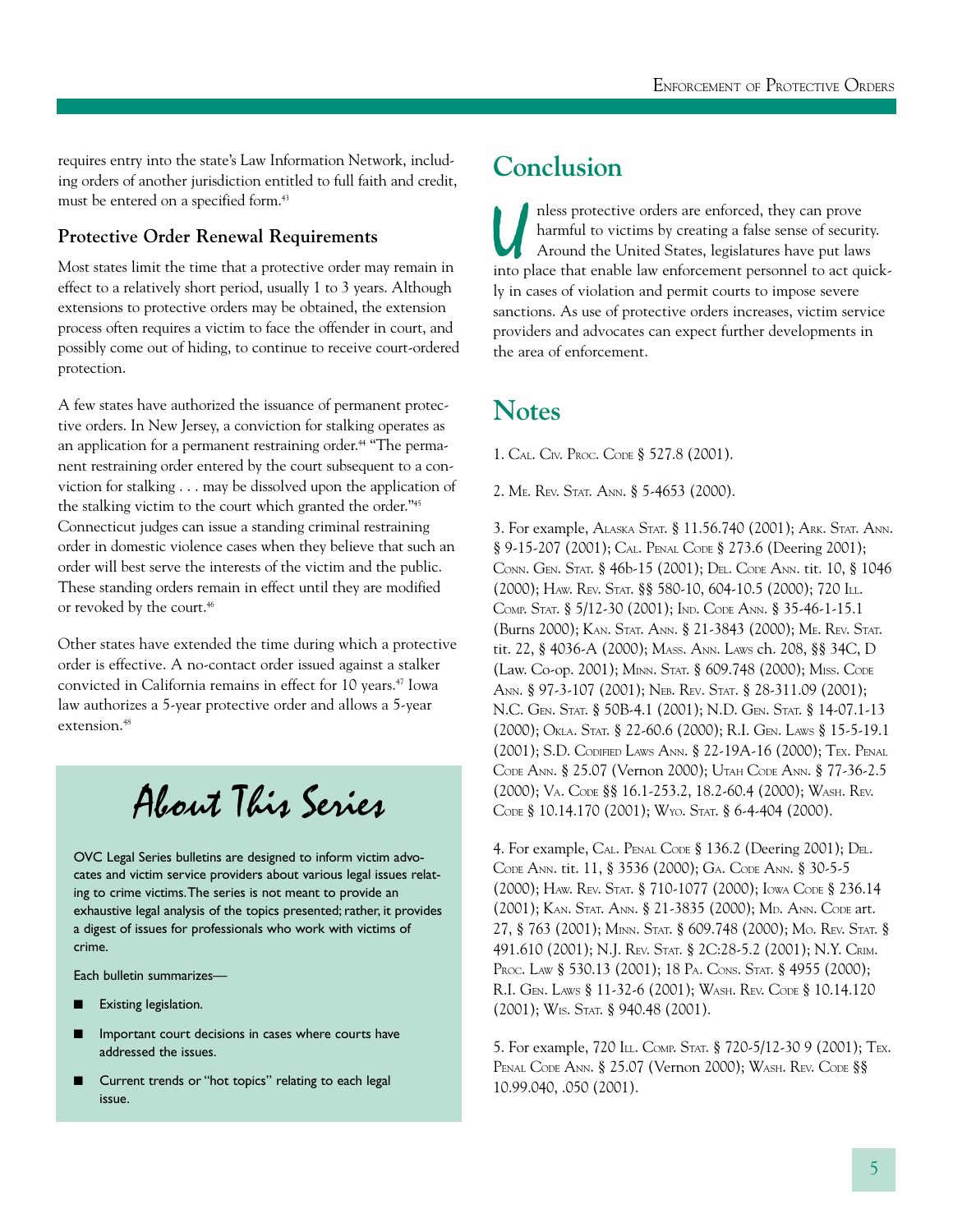

6. For example, ARIZ. REV. STAT. ANN. § 13-2921.01 (2001) (aggravated harassment); MICH. STAT. ANN. § 28.643(9) (Law. Co-op. 2000) (aggravated stalking).

7. IND. CODE ANN. § 35-46-1-15.1 (Burns 2000).

8. CONN. GEN. STAT. § 46b-15 (2001).

9. *Commonwealth* v. *Majeed*, 548 Pa. 48, 694 A.2d 336, *aff'd*, 704 A.2d 163 (Pa. 1997).

10. *People* v. *Kelley*, 60 Cal. Rptr. 2d 653, *rev'd and remanded on other grounds*, 52 Cal. App. 4th 568 (Cal. Ct. App. 1997); *Commonwealth* v. *Burge*, 947 S.W.2d 805 (Ky. 1997), *cert. denied*, 522 U.S. 971 (1997); *State* v. *Bowen*, 560 N.W.2d 709 (Minn. Ct. App. 1997); *State* v. *Gonzales*, 123 N.M. 337, 940 P.2d. 185 (N.M. Ct. App. 1997), *cert. denied*; *Estrada* v. *State*, 1997 WL 331996 (Tex. Ct. App. 1997) (unpublished opinion). For more indepth discussion of these cases, see A. Perry and N. Lemon (Dec./Jan. 1998), "Five States Hold Criminal Contempt Does Not Bar Later Prosecution on Double Jeopardy Grounds," *Domestic Violence Report*, Kingston, NJ: Civic Research Institute, Inc., p. 19.

11. HAW. REV. STAT. §§ 580-10, 604-10.5 (2000).

12. IOWA CODE § 236.14 (2001).

13. 720 ILL. COMP. STAT. § 5/12-30 (2001).

14. COLO. REV. STAT. § 18-6-803.5 (2000).

15. For example, MO. REV. STAT. § 491.610 (2000); N.Y. CRIM. Proc. Law §§ 530.12, .13 (2001); 18 PA. CONS. STAT. § 4955 (2000).

16. DEL. CODE ANN. 10 § 1046 (2000).

17. HAW. REV. STAT. §§ 580-10, 604-10.5 (2000); MASS. ANN. LAWS ch. 209A, § 7 (Law. Co-op. 2001); R.I. GEN. LAWS § 15-5-19.1 (2001).

18. WASH. REV. CODE ANN. § 10.99.040 (2001).

19. ALA. CODE § 12-15-155.

20. MASS. ANN. LAWS ch. 208, § 34D, ch. 209, § 32, ch. 209A, § 5A, 7, ch. 209C, § 15 (Law. Co-op. 2001).

21. MASS. ANN. LAWS ch. 209A, § 7 (Law. Co-op. 2001).

22. Cochran, Donald (July 1994). *Project History of the Massachusetts Statewide Automated Restraining Order Registry*, Boston, MA: Office of the Commissioner of Probation, Massachusetts Trial Court.

23. Adams, Sandra (December 1999). *Domestic Violence Special Report: Serial Batterers, Probation Research Bulletin*, Boston, MA: Office of the Commissioner of Probation, Massachusetts Trial Court.

24. For example, ALA. CODE § 18.65.540 (2001); ARIZ. REV. STAT.§ 13-3602 (2000); CAL. FAM. CODE § 6380 (Deering 2001); COLO. REV. STAT. § 18-6-803.7 (2000); FLA. STAT. § 741.30 (2000); LA. REV. STAT. § 46:2136.2 (2000); N.D. CENT. CODE § 12-60-23 (2000); W. VA. CODE § 48-24-12 (2000).

25. CAL. PENAL CODE § 13701 (Deering 2001); KAN. STAT. ANN.§ 22-2307 (2000); KY. REV. STAT. § 403.783 (2001); S.D. CODIFIED LAWS ANN. § 23-3-39.8 (2000).

26. For more indepth analysis of this issue, see Zorza, Joan (Dec./Jan. 1997). "The Implications of Full Faith and Credit for Protective Orders," *Domestic Violence Report*, Kingston, NJ: Civic Research Institute, Inc.

27. 18 U.S.C. §§ 2265, 2266 (2001).

28. For example, ALA. CODE § 30-5-4 (2001); ARIZ. REV. STAT. ANN. § 13-3602 (2000); ARK. STAT. ANN. § 9-15-302 (2001); CAL. FAM. CODE § 6380.5 (Deering 2001); FLA. STAT. § 741.315 (2000); IOWA CODE § 236.19 (2001); KAN. STAT. ANN. § 21-3843 (2000); KY. REV. STAT. § 403.7527 (2001); LA. REV. STAT. § 46:2136 (2000); MASS. ANN. LAW ch. 209A, § 5A (Law. Co-op. 2001); MD. FAM. LAW CODE ANN. § 4-508.1 (2001); MISS. CODE ANN. § 93-21-13 (2001); MO. REV. STAT. § 455.067 (2001); N.H. REV. STAT. ANN.§ 173-B:11-b (2000); OHIO REV. CODE ANN. § 2919.272 (2001); 23 PA. CODE STAT. § 6118 (2001); S.C. CODE ANN. § 20-4-140 (2000); TENN. CODE ANN. § 36-3-622 (2001); UTAH CODE ANN. § 30-6-12 (2000); 15 VT. STAT. ANN. § 1108 (2001); W. VA. CODE § 48-2A-3 (2000); WIS. STAT. § 806.247 (2000).

29. COLO. REV. STAT. § 18-6-803.8 (2000).

30. MONT. CODE ANN. § 40-15-301 (2000).

31. KY. REV. STAT. § 403.7521 (2001).

32. KY. REV. STAT. § 403.771 (2001).

33. KY. REV. STAT. § 403.751 (2000).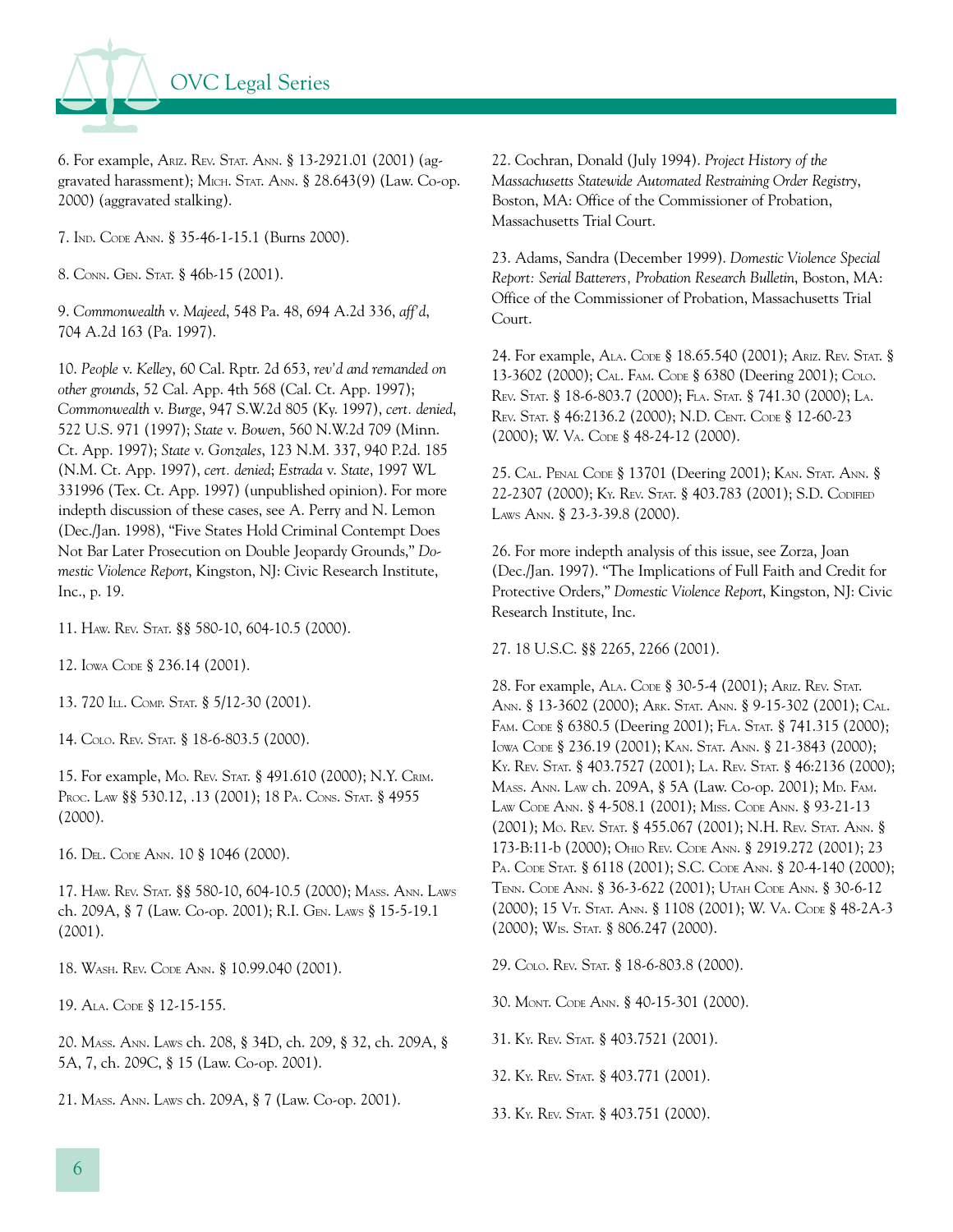- 34. COLO. REV. STAT. § 18-6-803.8 (2000).
- 35. ARIZ. REV. STAT. ANN. § 13-3602 (2000).
- 36. 28 U.S.C. § 534 note (2001).
- 37. *Supra* note 22, at 19.
- 38. COLO. REV. STAT. §§ 18-1-1001, 19-2-707 (2000).
- 39. COLO. REV. STAT. § 16-3-402 (2000).
- 40. *Id*.
- 41. COLO. REV. STAT. § 13-1-136 (2000).
- 42. LA. REV. STAT. § 46:2136.2 (2000).
- 43. KY. REV. STAT. § 403.737 (2001).
- 44. N.J. REV. STAT. § 2C:12-10.1 (2001).
- 45. *Id*.
- 46. CONN. GEN. STAT. § 53a-40e (2001).
- 47. CAL. PENAL CODE § 646.9 (Deering 2001).
- 48. IOWA CODE § 708.12 (2001).

The OVC Legal Series bulletins were created by the National Center for Victims of Crime (NCVC) under grant number 1999–VF–GX–K007 awarded by the Office for Victims of Crime, Office of Justice Programs, U.S. Department of Justice.The opinions, findings, conclusions, and recommendations expressed in this bulletin are those of the author/ NCVC and do not necessarily represent the official position or policies of the U.S. Department of Justice.

The Office for Victims of Crime is a component of the Office of Justice Programs, which also includes the Bureau of Justice Assistance, the Bureau of Justice Statistics, the National Institute of Justice, and the Office of Juvenile Justice and Delinquency Prevention.

First edition January 2002 Reprinted September 2006

NCJ 189190